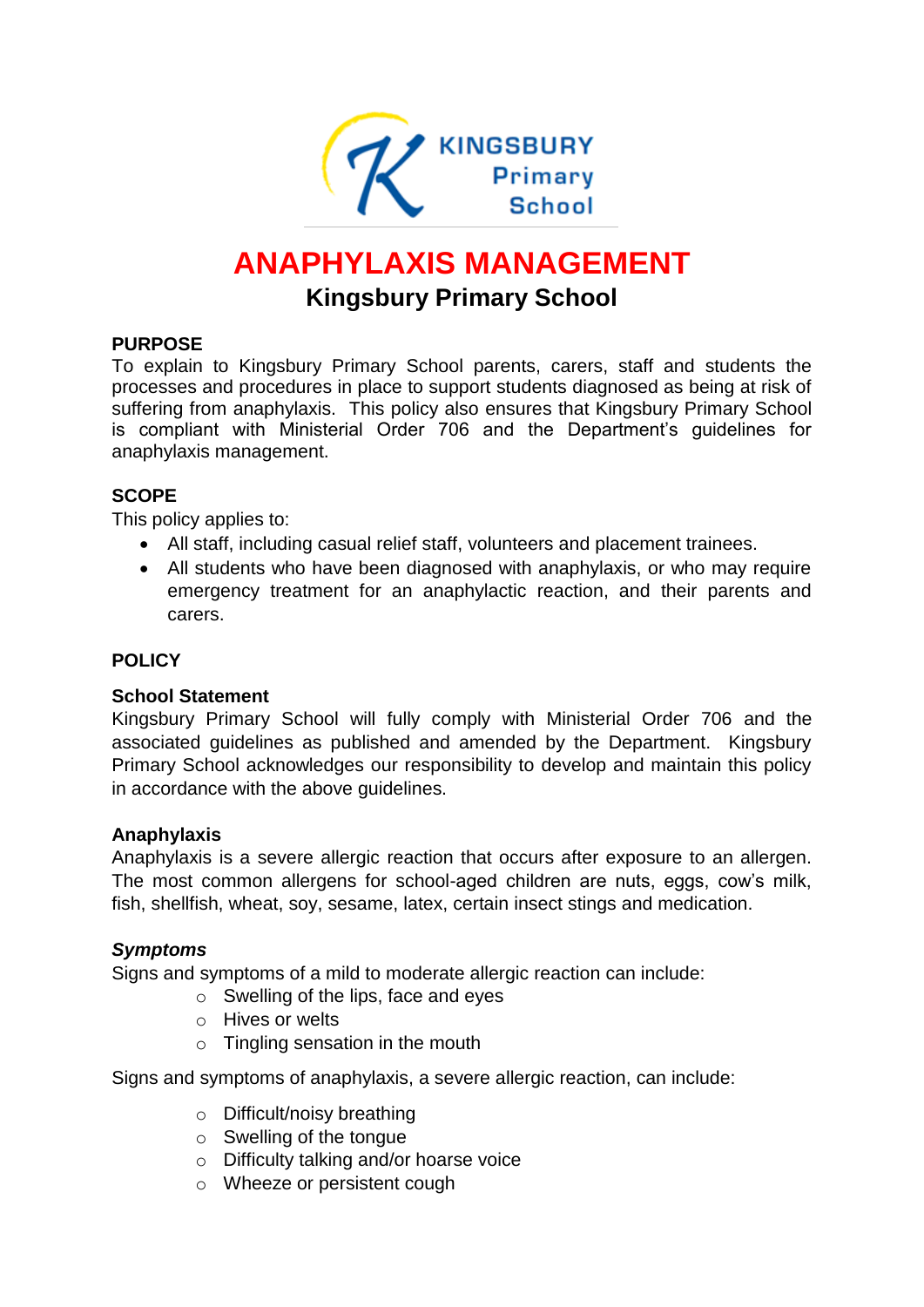- o Persistent dizziness or collapse
- o Student appears pale or floppy
- o Abdominal pain and/or vomiting

Symptoms usually develop within ten minutes and up to two hours after exposure to an allergen, but can appear within a few minutes.

#### *Treatment*

Adrenaline given as an injection into the muscle of the outer mid-thigh is the first aid treatment for anaphylaxis.

Individuals diagnosed as being at risk of anaphylaxis are prescribed an adrenaline auto-injector for use in an emergency. These adrenaline auto-injectors are designed so that anyone can use them in an emergency.

## **The Individual Anaphylaxis Management Plans**

All students at Kingsbury Primary School who are diagnosed by a medical practitioner as being at risk of suffering from an anaphylactic reaction must have an Individual Anaphylaxis Management Plan. When notified of an anaphylaxis diagnosis, the Principal of Kingsbury Primary School is responsible for developing a plan in consultation with the student's parents/carers.

Where necessary, an Individual Anaphylaxis Management Plan will be in place as soon as practicable after a student enrols at Kingsbury Primary School and where possible, before the student's first day.

Parents and carers must:

- Obtain an ASCIA Action Plan for Anaphylaxis from the student's medical practitioner and provide a copy to the school as soon as practicable.
- Immediately inform the school in writing if there is a relevant change in the student's medical condition and obtain an updated ASCIA Action Plan for Anaphylaxis.
- Provide an up-to-date photo of the student for the ASCIA Action Plan for Anaphylaxis when that plan is provided to the school and each time it is reviewed.
- Provide the school with a current adrenaline auto-injector for the student that has not expired.
- Participate in annual reviews of the student's plan.

Each student's Individual Anaphylaxis Management Plan must include:

- Information about the student's medical condition that relates to allergies and the potential for anaphylactic reaction, including the type of allergies the student has.
- Information about the signs or symptoms the student might exhibit in the event of an allergic reaction based on a written diagnosis from a medical practitioner.
- Strategies to minimise the risk of exposure to known allergens while the student is under the care and supervision of school staff. This includes; in the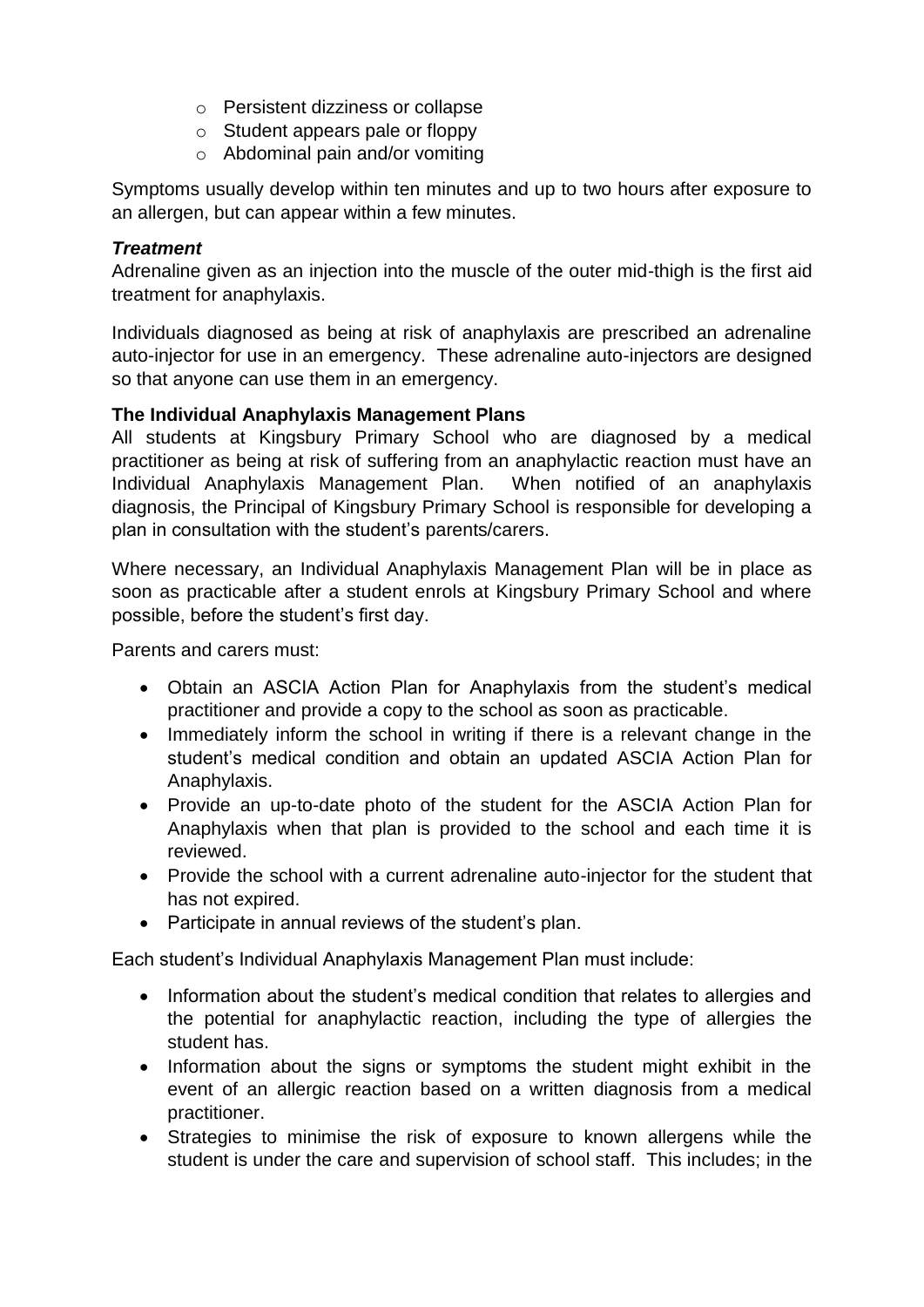school yard, at camps and excursions, or at special events conducted, organised or attended by the school.

- The name of the person(s) responsible for implementing the risk minimisation strategies, which have been identified in the Plan.
- Information about where the student's medication will be stored.
- The student's emergency contact details.
- An up-to-date ASCIA Action Plan for Anaphylaxis completed by the student's medical practitioner.

## **Review and updates to Individual Anaphylaxis Management Plans**

- A student's Individual Anaphylaxis Management Plan will be reviewed on an annual basis in consultation with the student's parents/carers.
- The plan will also be reviewed and, where necessary, updated in the following circumstances:
- As soon as practicable after the student has an anaphylactic reaction at school.
- If the student's medical condition, insofar as it relates to allergy and the potential for anaphylactic reaction, changes.
- When the student is participating in an off-site activity, including camps and excursions; or at special events, including fetes, concerts, class parties, cultural days, incursions.

Our school may also consider updating a student's Individual Anaphylaxis Management Plan if there is an identified and significant increase in the student's potential risk of exposure to allergens at school.

#### **Location of plans and adrenaline auto-injectors**

Adrenaline auto-injectors must be labelled with the student's name. A spare adrenaline auto-injector is located in the Sick Bay.

A copy of a student's Individual Anaphylaxis Management Plan will be located in the student's classroom and the school administration area.

Dependent upon the age of a student and risk of anaphylaxis, the severity of their allergies and the content of their plan, some students may keep their adrenaline auto-injector on their person, rather than in a designated location.

#### **Risk Minimisation Strategies**

To reduce the risk of a student suffering from an anaphylactic reaction at Kingsbury Primary School, we have put in place the following strategies:

At School

- Consultation with parents/carers with regard to student's food allergies and food choices.
- Students are discouraged from sharing food.
- Ensuring non-food treats/rewards are generally used in the school.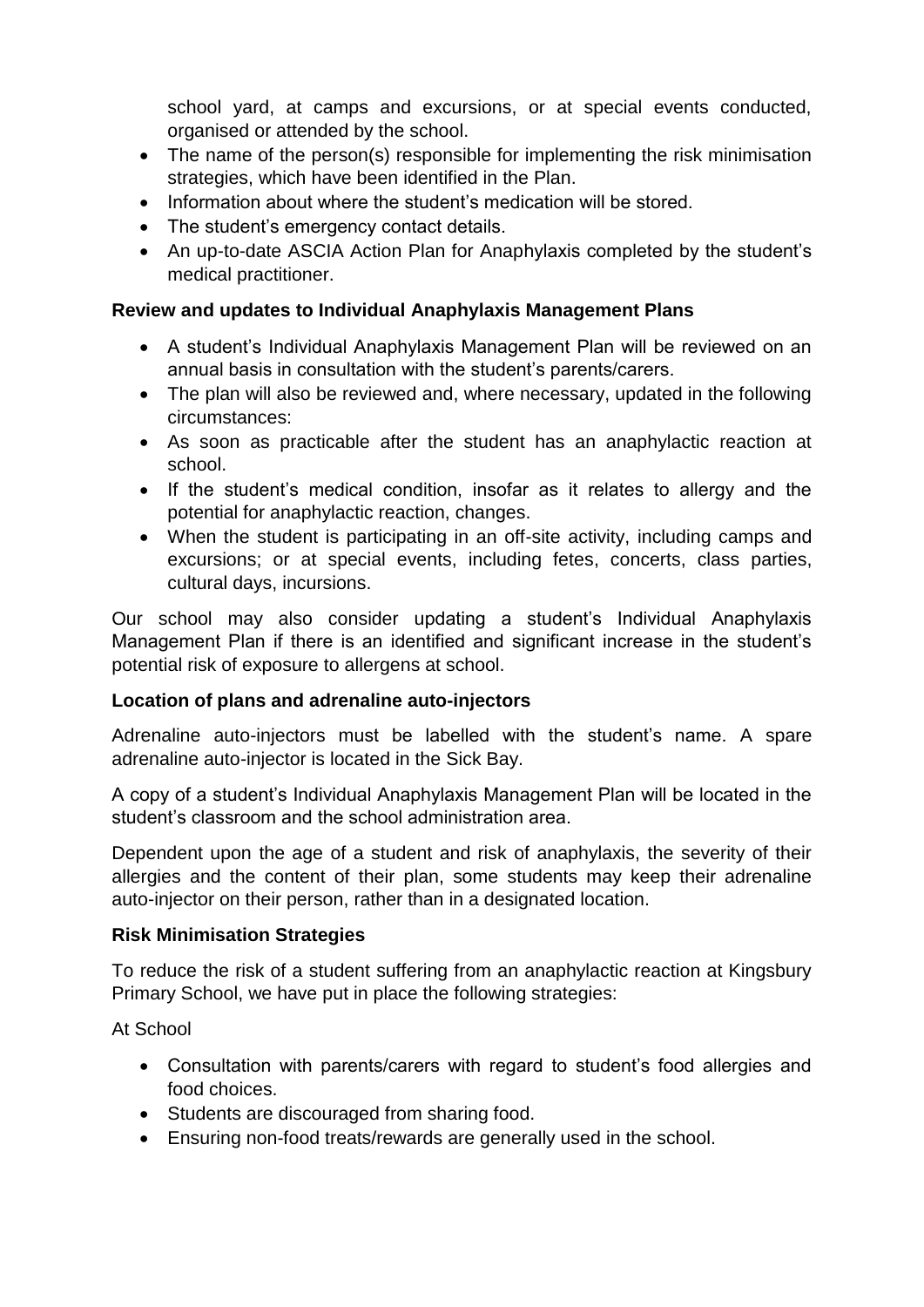- Parents and year groups will be informed of allergens that must be avoided in advance of class parties, events or birthdays.
- School canteen staff trained in appropriate food handling to reduce the risk of cross-contamination.
- Training of all permanent school staff in Anaphylaxis Management.
- Planning for off-site activities will include risk minimisation strategies for students at risk of anaphylaxis including supervision requirements, appropriate number of trained staff, emergency response procedures and other risk controls appropriate to the activity and students attending.
- Communicating the identity of students with Individual Anaphylaxis Management Plans to all staff members, including all staff members of the Kingsbury Primary School Out of School Hours Program.
- A general use adrenaline auto-injector is stored in the Sick Bay.

## **On excursions and camps**

Risk management procedures are put in place on camps and excursions that include the following:

- Consultation with parents/carers and camp owners prior to school camps.
- Liaison with the school camp regarding food suitability/food requirement for identified anaphylactic student(s).
- Normal duty of care processes to be followed by school staff.
- Ensuring a student's Individual Anaphylaxis Management Plan and adrenaline auto-injector is taken on camps and excursions. The student's Individual Anaphylaxis Management Plan must be updated and relevant to the circumstances of the individual camp.
- A mobile phone is available for staff on excursions and camps.
- Maintenance of appropriate staff/student ratios and adequate supervision at mealtimes.
- Providing sufficient school staff trained Anaphylaxis Management.

## **Adrenaline Auto-injectors for General Use**

The principal of the school is responsible for arranging the purchase of additional adrenaline auto-injector(s) for general use, as a back up to adrenaline auto-injectors supplied by parents of students who have been diagnosed as being at risk of anaphylaxis. The principal will determine the number of additional adrenaline autoinjector(s) required to be purchased by the school.

Relevant considerations:

- The adrenaline auto-injectors have a limited life span with expiry usually within 12-18 months and will need to be replaced at the school's expense, either at the time of use or expiry, whichever is first.
- The expiry date of adrenaline auto-injectors should be checked regularly as per Occupational Health and Safety requirements.
- Availability for use in the schoolyard, at excursions, camps and special events organised by the school.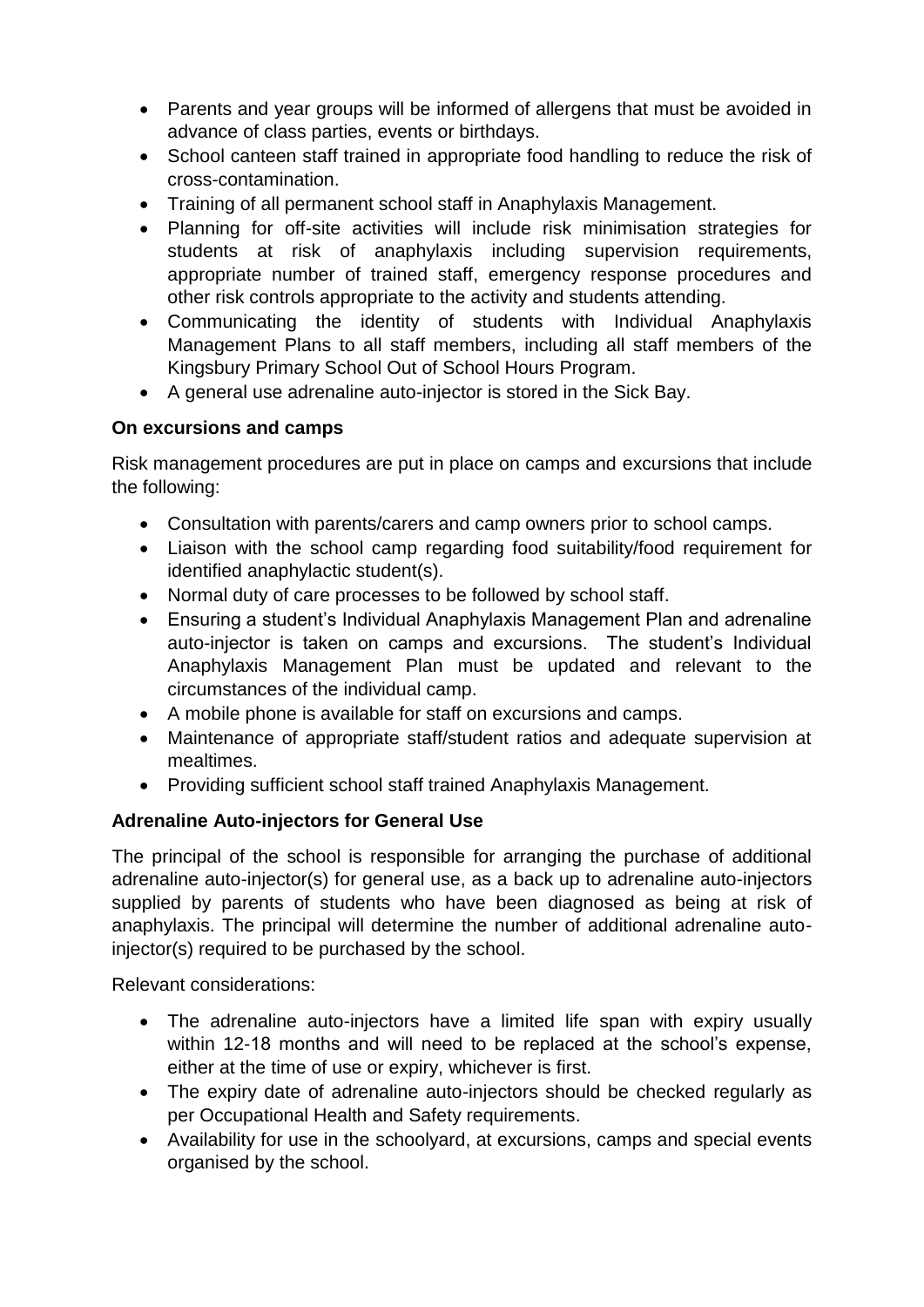Adrenaline auto-injectors for general use can be used when:

- a student's prescribed adrenaline auto-injector does not work, is misplaced, out of date or has already been used, or
- a student is having a suspected first time anaphylactic reaction and does not have a medical diagnosis for anaphylaxis, or
- when instructed by a medical officer after calling 000, or
- a secondary dose is required to be administered when instructed by a medical officer through 000.

## **Emergency Response**

In the event of an anaphylactic reaction, the emergency response procedures in this policy must be followed, together with the school's general first aid procedures, emergency response procedures and the students Individual Anaphylaxis Management Plan.

A complete and up-to-date list of students identified as being at risk of anaphylaxis is maintained by the nominated first aid officers Silvia Murray and Anne Atkinson and stored in the administration area. For camps, excursions and special events, a designated staff member will be responsible for maintaining a list of students at risk of anaphylaxis attending the special event, together with their Individual Anaphylaxis Management Plans and adrenaline auto-injectors, where appropriate.

If a student experiences an anaphylactic reaction at school or during a school activity, school staff must:

| <b>Step</b> | <b>Action</b>                                                                                                                                                                                                                                                |
|-------------|--------------------------------------------------------------------------------------------------------------------------------------------------------------------------------------------------------------------------------------------------------------|
| 1.          | Lay the person flat<br>$\bullet$                                                                                                                                                                                                                             |
|             | Do not allow them to stand or walk<br>$\bullet$                                                                                                                                                                                                              |
|             | If breathing is difficult, allow them to sit<br>$\bullet$                                                                                                                                                                                                    |
|             | Be calm and reassuring<br>$\bullet$                                                                                                                                                                                                                          |
|             | Do not leave them alone<br>$\bullet$                                                                                                                                                                                                                         |
|             | Seek assistance from another staff member or reliable student to<br>$\bullet$<br>locate the student's adrenaline auto-injector or the school's<br>general use auto-injector, and the student's Individual Anaphylaxis<br>Management Plan, stored at Sick Bay |
|             | If the student's plan is not immediately available, or they appear to<br>$\bullet$<br>be experiencing a first time reaction, follow steps 2 to 5                                                                                                             |
| 2.          | Administer an EpiPen or EpiPen Jr (if the student is under 20kg)                                                                                                                                                                                             |
|             | Remove from plastic container<br>$\bullet$                                                                                                                                                                                                                   |
|             | Form a fist around the EpiPen and pull off the blue safety release<br>$\bullet$<br>(cap)                                                                                                                                                                     |
|             | Place orange end against the student's outer mid-thigh (with or<br>$\bullet$<br>without clothing)                                                                                                                                                            |
|             | Push down hard until a click is heard or felt and hold in place for 3<br>$\bullet$<br>seconds                                                                                                                                                                |
|             | Remove EpiPen<br>$\bullet$                                                                                                                                                                                                                                   |
|             | Note the time the EpiPen is administered<br>$\bullet$                                                                                                                                                                                                        |
|             | Retain the used EpiPen to be handed to ambulance paramedics<br>$\bullet$                                                                                                                                                                                     |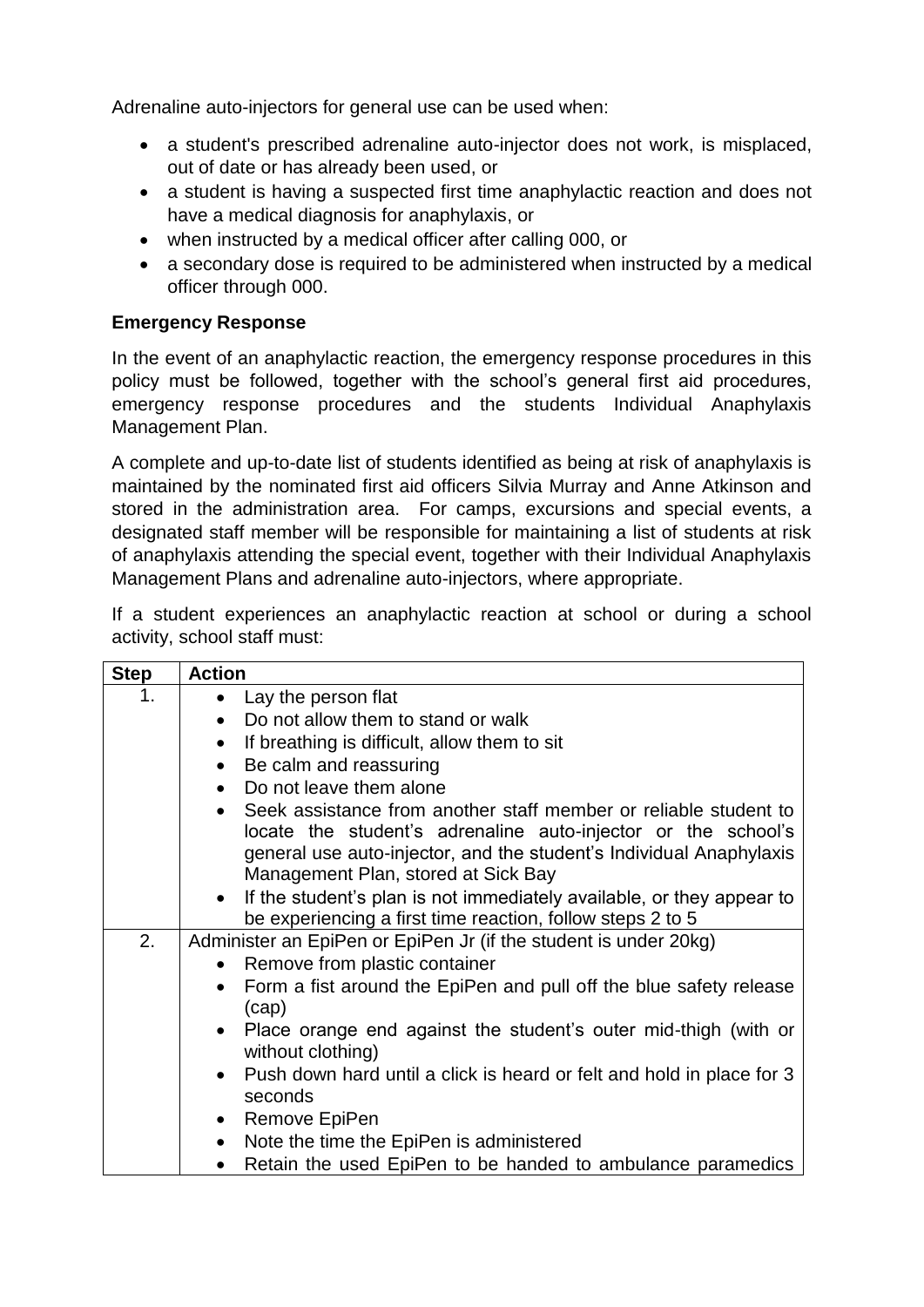|    | along with the time of administration                                                                                                                                                                                                       |
|----|---------------------------------------------------------------------------------------------------------------------------------------------------------------------------------------------------------------------------------------------|
| 3. | Call an ambulance (000)                                                                                                                                                                                                                     |
| 4. | If there is no improvement or severe symptoms progress (as described in<br>the ASCIA Action Plan for Anaphylaxis), further adrenaline doses may be<br>administered every five minutes, if other adrenaline auto-injectors are<br>available. |
| 5. | Contact the student's emergency contacts.                                                                                                                                                                                                   |

If a student appears to be having a severe allergic reaction, but has not been previously diagnosed with an allergy or being at risk of anaphylaxis, school staff should follow steps 2-5 as above.

#### **Communication Plan**

This policy will be available on Kingsbury Primary School's website.

The parents/carers of students who are enrolled at Kingsbury Primary School and are indentified as being at risk of anaphylaxis will also be provided with a copy of this policy.

The Principal is responsible for ensuring that all relevant staff, including casual relief teachers, canteen staff, volunteers, and those who are on training placement are aware of this policy and Kingsbury Primary School's procedures for anaphylaxis management.

## **Staff Training**

The Principal is responsible for ensuring relevant staff are trained and briefed in anaphylaxis management, consistent with the Department's Anaphylaxis Guidelines:

- The Principal will ensure that the following school staff are appropriately trained in anaphylaxis management:
- School teaching staff who conduct classes attended by students who are at risk of anaphylaxis.
- Education support staff, administration staff, Out of School Hours program staff and any other school member as required by the Principal based on a risk assessment.

Staff required to undertake training must have completed:

- $\circ$  An approved face-to-face anaphylaxis management training course in the last three years, or
- o an approved online anaphylaxis management-training course in the last two years.
- o 10313NAT Course in Anaphylaxis Awareness

Staff are required to attend a briefing on anaphylaxis management and this policy at least twice a year per year (with the first briefing to be held at the beginning of the school year), facilitated by a staff member who has successfully completed an anaphylaxis management course within the last 2 years.